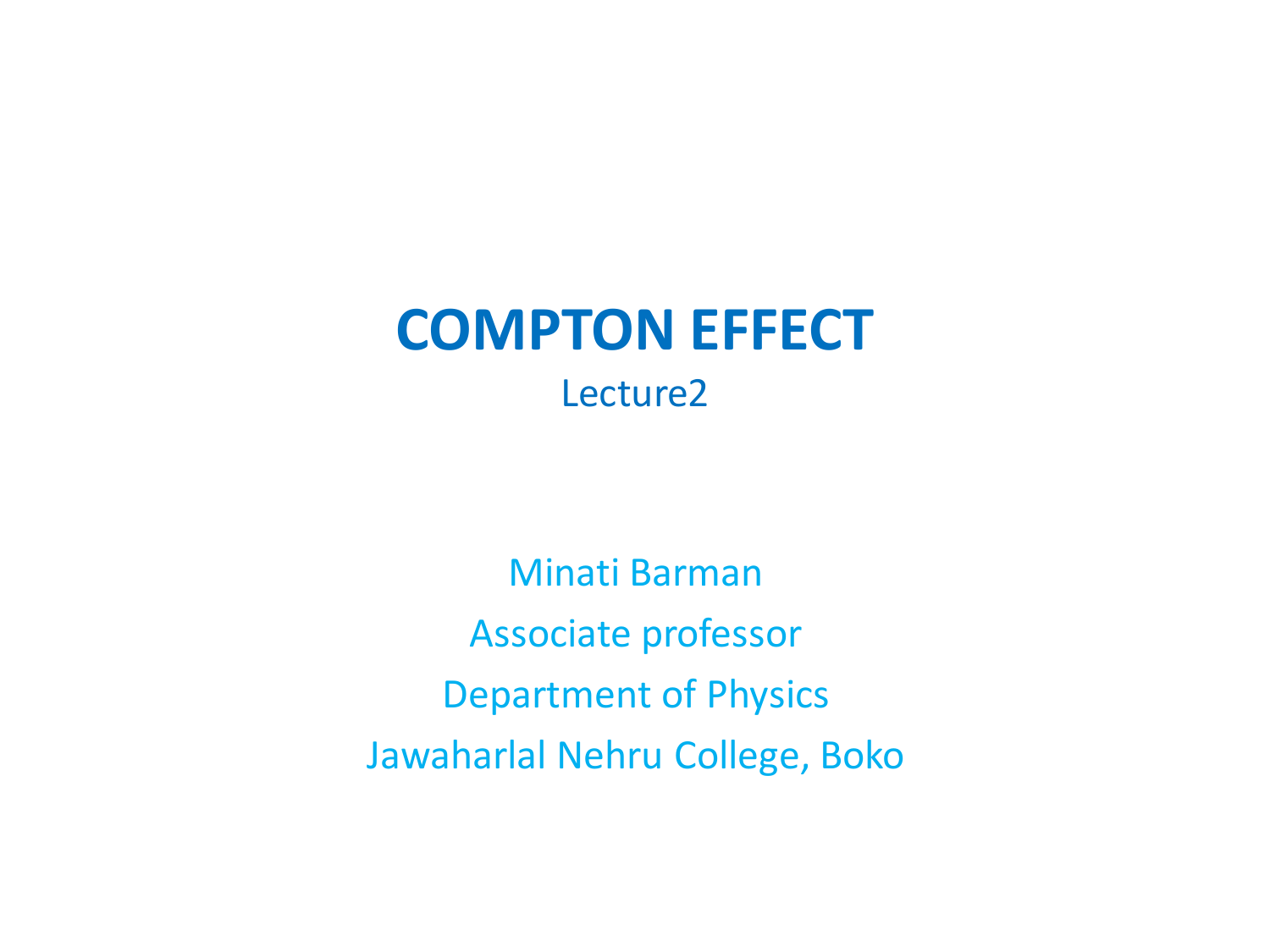## Compton effect:

When light falls on an electron ,then under the action of the electric field of the radiation the electron starts to oscillate. The oscillation frequency of the electron is same as to the frequency of the incident radiation. Then electron emits radiation of same frequency as that of the incident radiation.

But when high frequency radiation like X ray falls on an electron the scattered radiation consists of longer wavelength along with the original incident wavelength. This phenomenon cannot be explained with the help of classical theory. Later on, this was successfully explained by Compton on the basis of quantum concept and is known as Compton effect.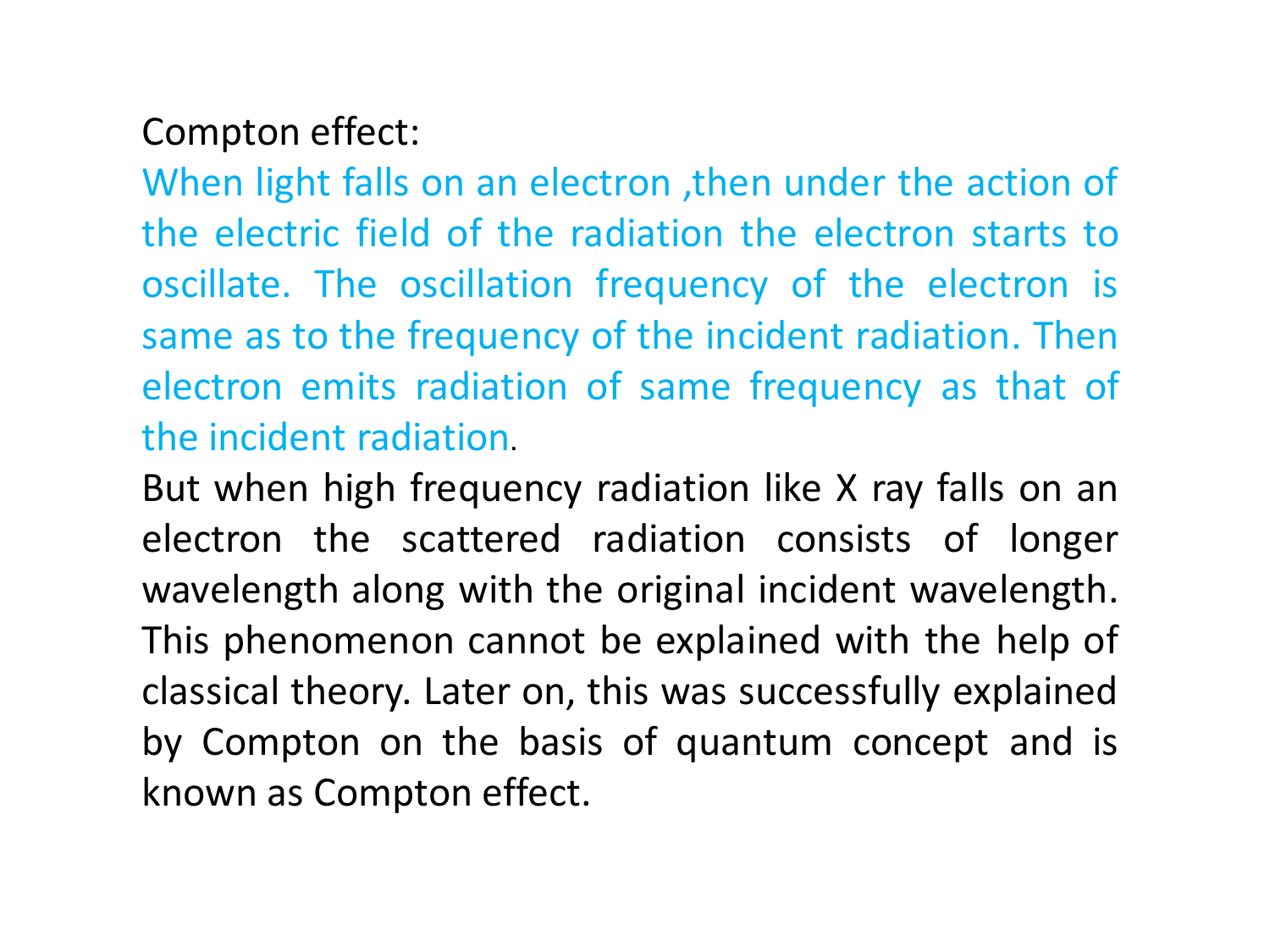

 $P = P' \cos \theta + Pe' \cos \phi$  $0 = P$ 'sin $\Theta$  + Pe' sin $\Phi$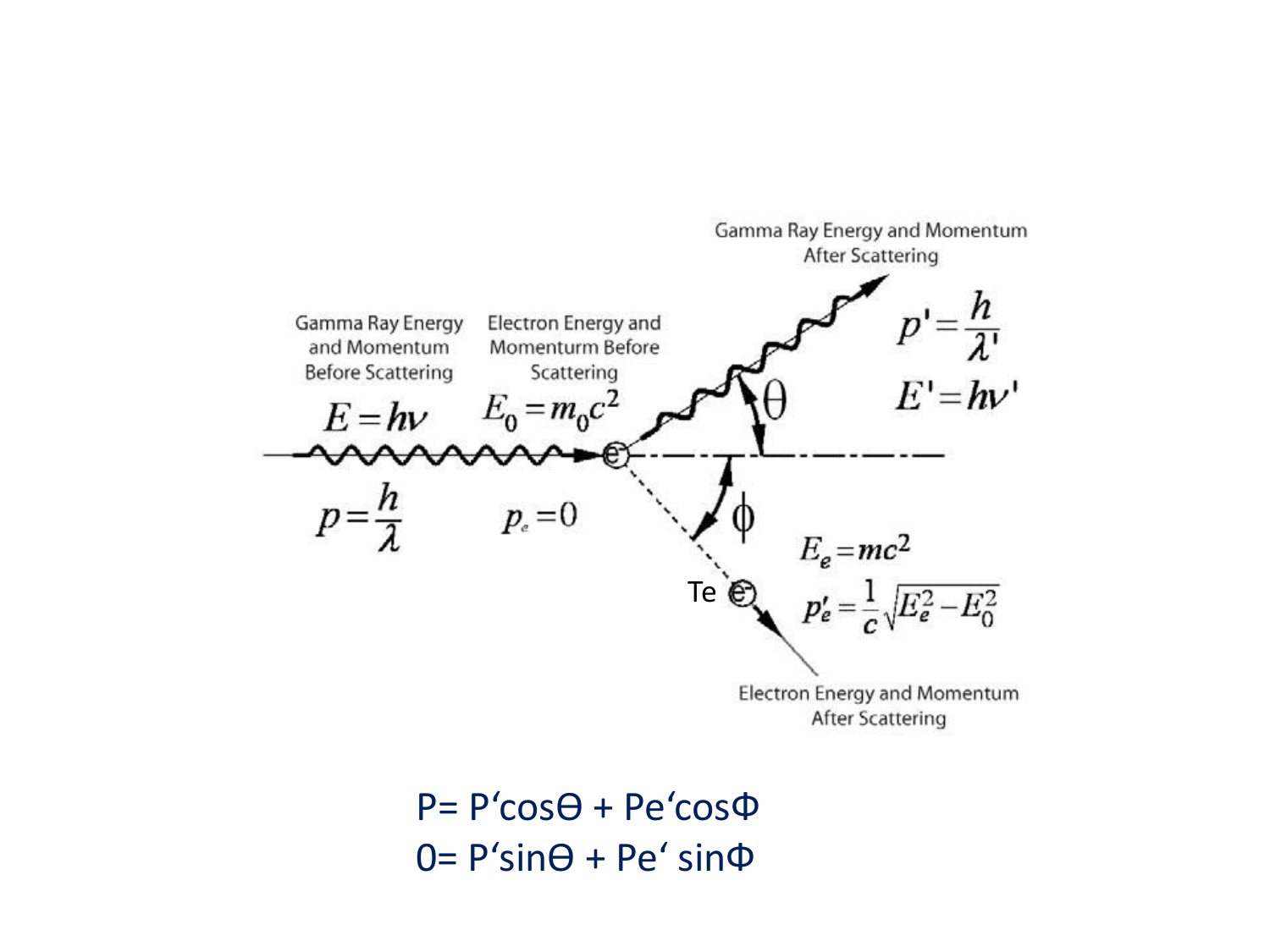Let us consider an electron at rest with rest mass mo. When a photon of energy E and momentum P incident on the electron at rest it gives some energy to the electron and scattered through an angle  $\Theta$  with energy E' and momentum P'. The electron recoils with energy Te and momentum P'e, making an angle  $\Phi$  with the incident radiation.

Now considering the collision to be elastic and applying the law of conservation of momentum and energy we can write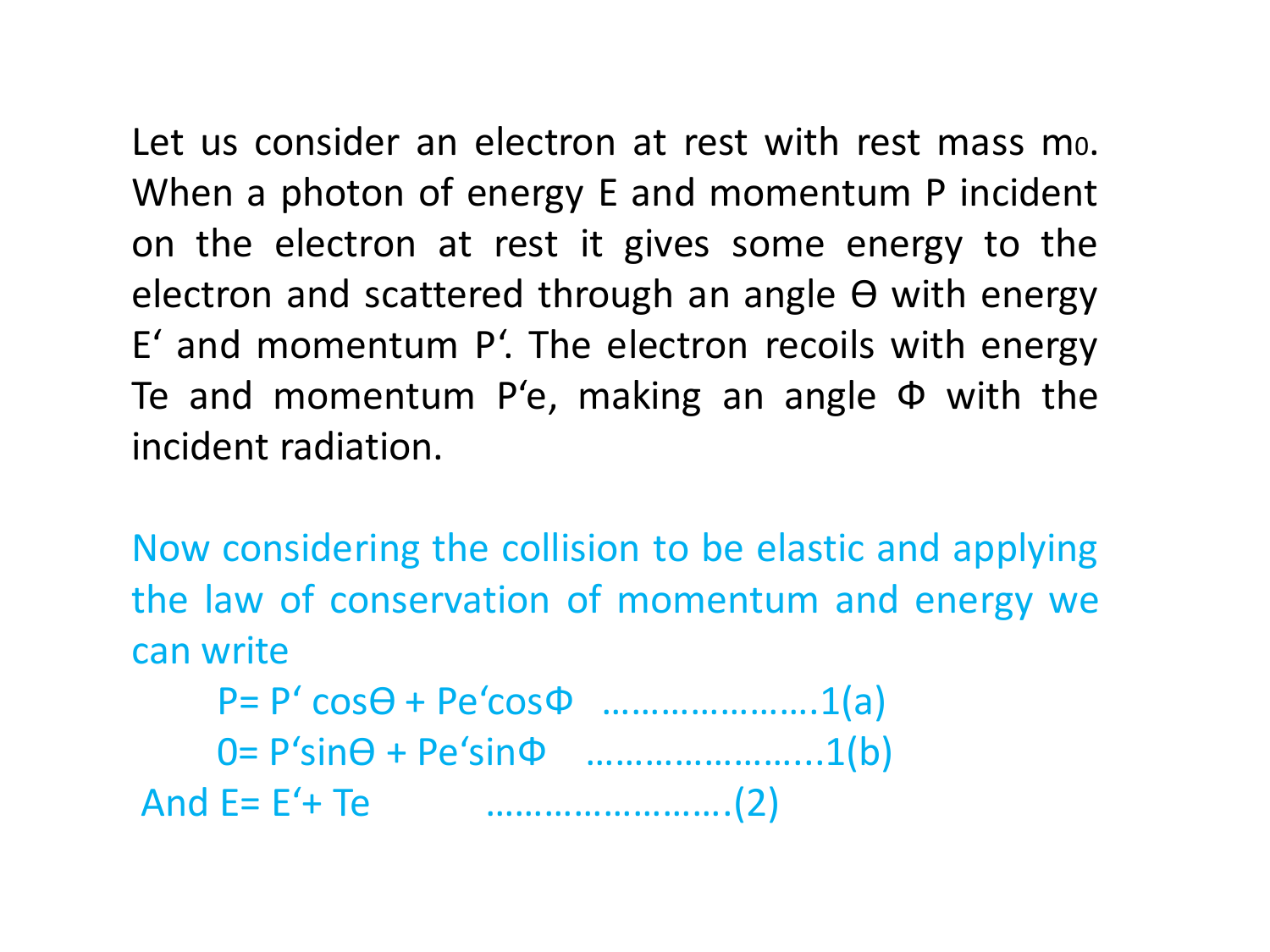From equation (1 )we get

 $Pe' \cos \Phi = P - P \cos \Theta$  ........................3(a) Pe' sinФ = P'sinӨ …………………..3(b) Squaring and adding the above two equations we get Pe'²= P² + P'-2PP'cosӨ ………………(4) From equation (2 )we get Te/c=  $E/c$ – $E'/c$  = P-P' ..........(5) here  $E = m_0c^2$  &  $E' = mc^2$ here  $E/c = P$  and  $E'/c = P'$  P=m<sub>o</sub>c & P' =mc  $Te^{2}/c^{2} = (P-P')^{2}$  =P²+P'² -2PP'……………………(6) Subtracting equation 6 from 4 we get Pe²- Te²/c² = 2PP'(1-cosӨ)…………….(7)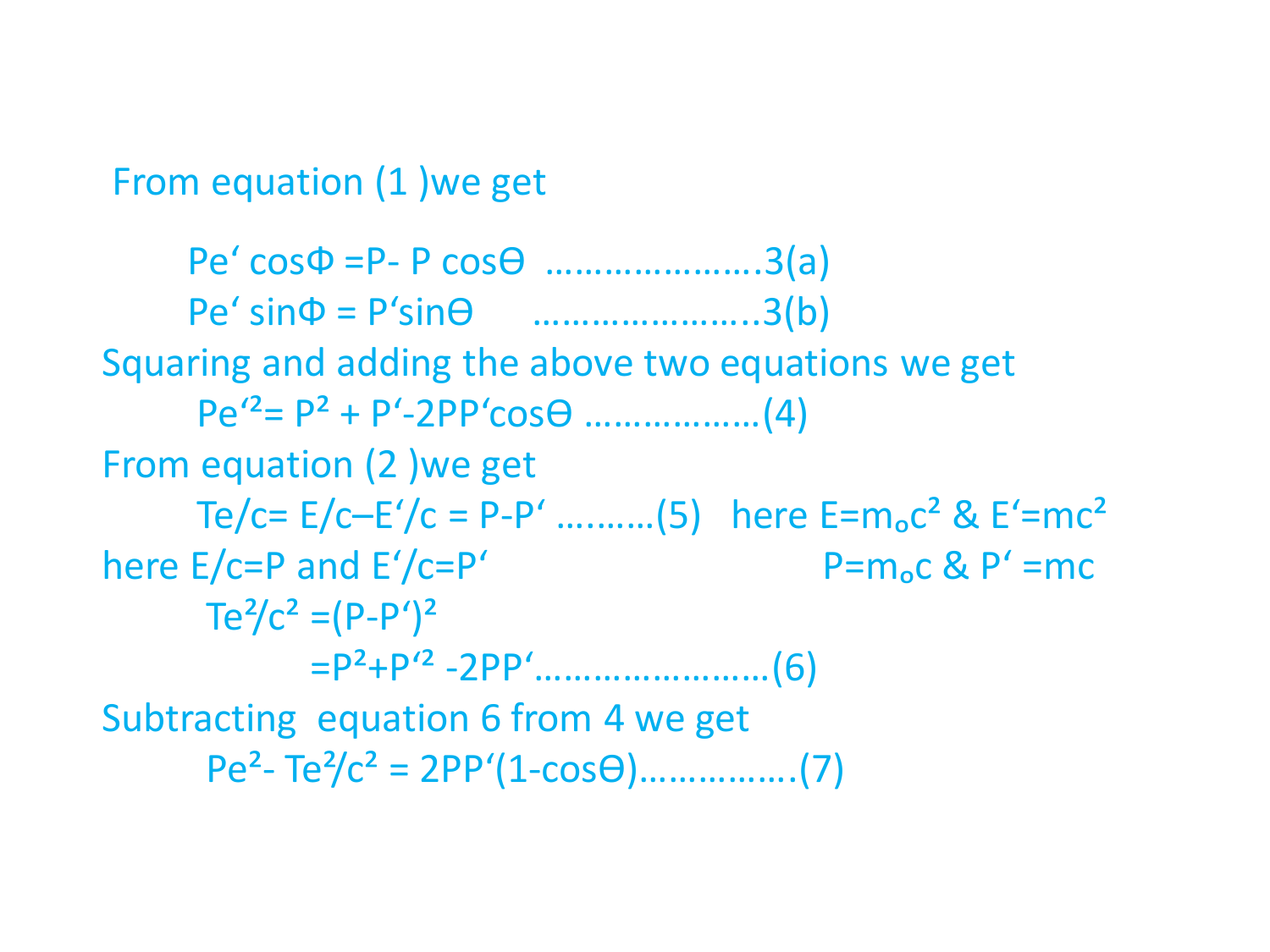We know that the relativistic energy momentum relation for an electron is

 $Ee^{2}=C^{2}Pe^{2}+m_{0}^{2}c^{4}$  m<sub>o</sub>--rest mass of the electron  $(Te + m_0c^2)^2 = C^2Pe^2 + m_0^2c^4$  $Te^{2}/c^{2}$  +2Tem<sub>o</sub>= Pe<sup>2</sup> Pe<sup>2</sup>- Te<sup>2</sup>/c<sup>2</sup>= 2Tem<sub>o</sub> = 2mₒ(P-P')c ……………………(7) Equating  $(6)$  &  $(7)$  we get  $2m_o(P-P')c = 2PP'(1-cos\theta)$  here P= hf/c = h/ $\lambda$  $1/P' - 1/p = 1/m_0c (1 - cos\theta)$  and  $P' = hf'/c = h/\lambda'$  $\lambda'$  -  $\lambda$ = h/m<sub>o</sub>c (1- cos $\Theta$ )  $Δλ=2h/m<sub>o</sub>c (1-cosθ)$  $=(2h/m_0c)$ . sin<sup>2</sup> $\Theta$ /2 ……(8)